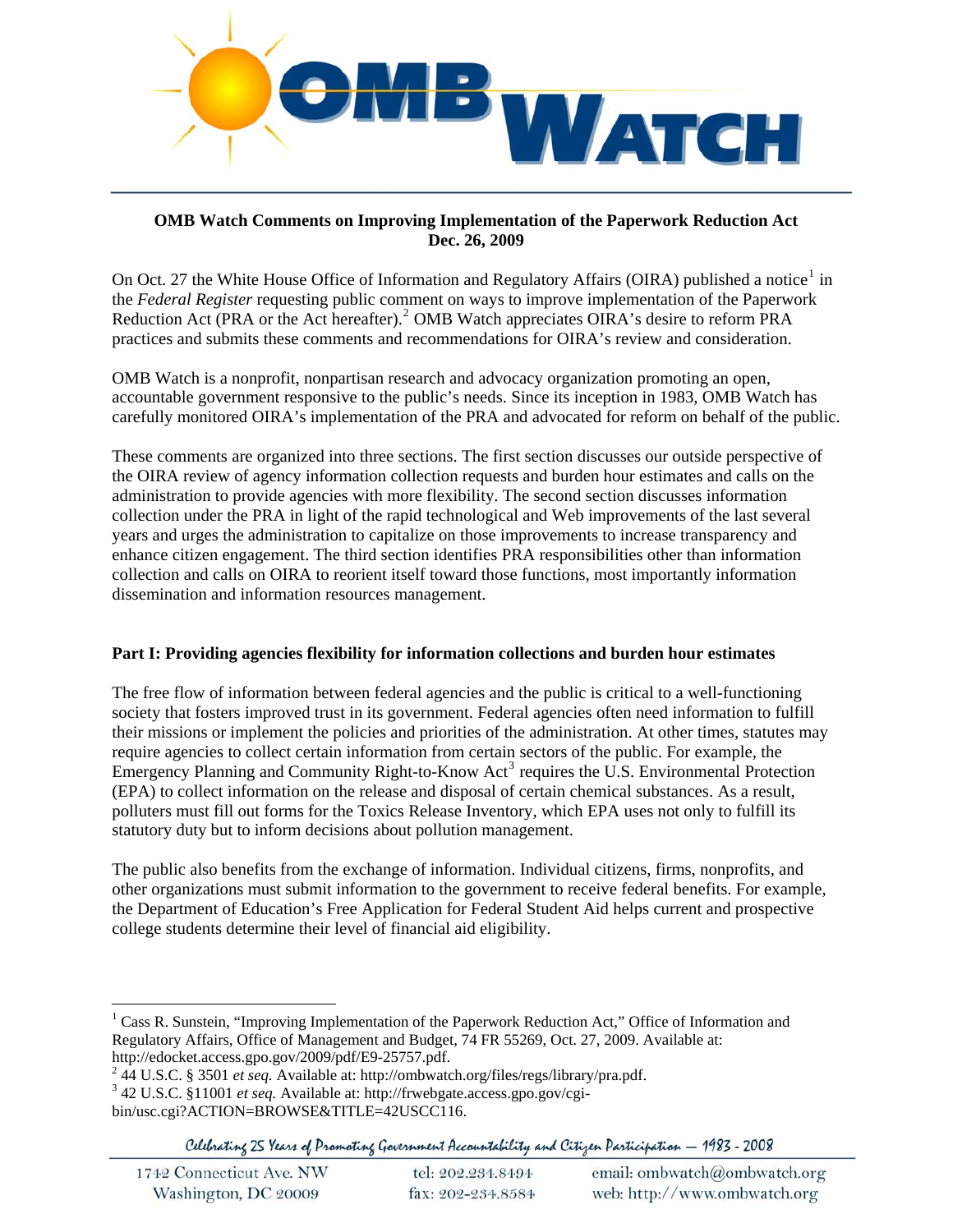The public may benefit in more indirect ways as well. Anytime a consumer checks the energy efficiency of an appliance or home electronic certified under EPA's Energy Star program, he or she is taking advantage of the EPA's ability to collect information from product manufacturers.

All of these examples are managed in accordance with the PRA.

Before managing the collection of information, agencies must vet forms, surveys, and other collection tools through the White House. Under the PRA, agencies are required to send to OIRA for its approval all proposed or renewed information collection requests affecting more than nine people as well as all forms used for statistical purposes. OIRA's review is premised on whether the information collection is necessary for the proper performance of the functions of the agency, including whether the information has practical utility.

Currently, the review process is saddled with inefficiencies. For example:

- The PRA, and by extension OIRA, treats all information collection requests the same. OIRA does not prioritize based on exigency, economic importance, or other factors, such as whether they implement a regulation or address research gaps.
- The review process is subject to politicization. Critics of the process have in the past shown that OIRA can unilaterally reject the information collection request outright or provide a temporary approval (or encourage an agency to withdraw the request) forcing the agency to modify the request according to OIRA's wishes. The politicization can also be systemic. For example, OIRA has traditionally assigned few employees to information collection requests from the Treasury Department, even though, by OIRA's own estimates, the Internal Revenue Service imposes on the public 80 percent of all paperwork burden hours. Meanwhile, OIRA assigns considerably more employees to review requests from the EPA, Department of Agriculture, Department and Labor, and others agencies, suggesting OIRA is making a concerted effort to scrutinize social regulation more than tax or economic regulation.<sup>[4](#page-1-0)</sup>
- OIRA spends too much time focusing on burden hour estimates. Despite painstaking efforts by both agency staff and OIRA staff, burden hour estimates are merely that – estimates. In 2005, the Government Accountability Office said burden hour estimates were imprecise and concluded, "[T]he degree to which agency burden-hour estimates reflect real burden is unclear."<sup>[5](#page-1-1)</sup>

Considering both the importance of information collection and some of the drawbacks of the current OIRA review process, OMB Watch believes OMB should reduce the overall number of information collection requests it reviews in order to provide agencies with more flexibility and allow OIRA staff to devote additional time to other PRA responsibilities.

Agencies would benefit from increased flexibility when seeking to initiate information collection activities. Unnecessary delays in information collection can limit agencies' ability to respond to emerging

<span id="page-1-0"></span><sup>&</sup>lt;sup>4</sup> For proportions of burden hours imposed, see Linda D. Koontz, "Paperwork Reduction Act: New Approaches Can Strengthen Information Collection and Reduce Burden," Government Accountability Office, Testimony before the Subcommittee on Regulatory Affairs, Committee on Government Reform, U.S. House of Representatives, March 8, 2006, GAO-06-477T, at 2. Available at: http://www.gao.gov/new.items/d06477t.pdf. For OIRA staff assignments, see J. Robert Shull, Testimony before the Subcommittee on Regulatory Affairs, Committee on Government Reform, U.S. House of Representatives, March 8, 2006, at 11. Available at:

http://www.ombwatch.org/files/regs/2006/pratestimony-2006-03-08.pdf.

<span id="page-1-1"></span><sup>&</sup>lt;sup>5</sup> See Linda D. Koontz, "Paperwork Reduction Act: Burden Reduction May Require a New Approach," Government Accountability Office, Testimony Before the Subcommittee on Regulatory Affairs, Committee on Government Reform, U.S. House of Representatives, June 14, 2005, GAO-05-778T, at 3. Available at: http://www.gao.gov/new.items/d05778t.pdf.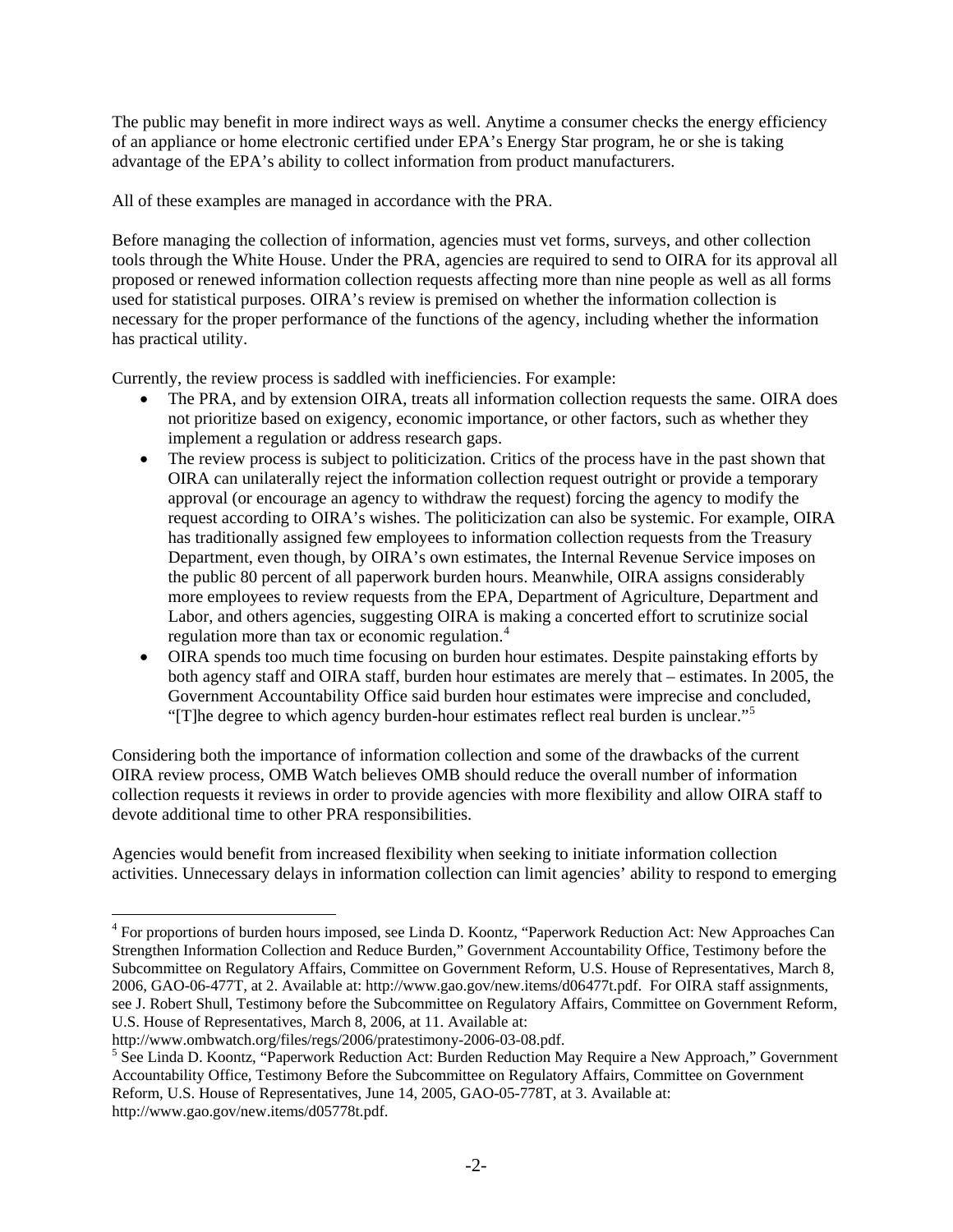situations or slow the development of new policies. For example, every two years, the U.S. Election Assistance Commission (EAC) surveys the 50 states, four territories, and the District of Columbia to gather information about election administration. <sup>[6](#page-2-0)</sup> To achieve the best results, the EAC survey must be conducted soon after Election Day when data are freshest. The results of the EAC survey provide valuable information on voting technology, polling places, and difficulties voters face in casting their ballots. The EAC sends each state two identical surveys, one quantitative and one qualitative, approved by OIRA. $<sup>7</sup>$  $<sup>7</sup>$  $<sup>7</sup>$ </sup>

The EAC may benefit from developing different surveys tailored to the circumstances of each state. Currently, EAC reports that state data collection varies significantly.<sup>[8](#page-2-2)</sup> However, each survey would then be subject to OIRA approval – a time consuming effort that could delay the EAC's ability to issue inherently time sensitive surveys. Instead, OIRA should provide agencies such as the EAC with the flexibility to pursue time sensitive work without OIRA's clearance on each item.

Agencies also need clarity and flexibility when requesting voluntary public input during policy development. Public participation in government decisionmaking strengthens the ties of democracy and can help agencies craft and implement stronger policies. However, public participation is voluntary, not mandatory. These efforts are categorically different than the kinds of information collection requests mentioned above.

Nonetheless, attempts to involve the public in government decisionmaking have been swept into the information collection request review process. In May 2009, EPA launched a website to collect public opinion on a potential redesign of Regulations.gov, the public portal for commenting on regulations. The public opinion site displayed an OMB control number, indicating that OIRA had reviewed and approved the website as it would a survey or form.<sup>[9](#page-2-3)</sup> This review was completely unnecessary, since the site was collecting voluntary public opinion. In this way, it was no different than the proposed rules agencies publish on Regulations.gov, or OMB's notice soliciting comment on the PRA that we are responding to in these comments.

OMB Watch is unaware of any guidance instructing agencies to submit public opinion forums to OIRA for review under the PRA. In fact, other agencies have launched blogs and websites to gather public opinion without displaying an OMB control number.[10](#page-2-4) Nonetheless, at least one agency, EPA, felt approval was necessary for collecting public opinion online. We have also heard that there is agency confusion on use of new media (e.g., wikis, other online survey tools) to foster greater public participation and collaboration as envisioned by the December 8, 2009, Open Government Directive  $(OGD)$ .<sup>[11](#page-2-5)</sup> Will OIRA need to review the tools used or the documents prepared for use with the new tools when agencies

<span id="page-2-0"></span><sup>&</sup>lt;sup>6</sup> See "Election Day Survey Results," U.S. Election Assistance Commission, http://www.eac.gov/programareas/research-resources-and-reports/completed-research-and-reports/election-day-survey-results (accessed Dec. 15, 2009).

<span id="page-2-1"></span><sup>&</sup>lt;sup>7</sup> See "The 2008 Election Administration and Voting Survey," U.S. Election Assistance Commission, November 2009, at 4. Available at: http://www.eac.gov/program-areas/research-resources-and-reports/completed-research-andreports/program-areas/research-resources-and-

reports/copy\_of\_docs/2008\_electionadministrationvotingsurvey\_508/attachment\_download/file. <sup>8</sup> *Id.* at 5.

<span id="page-2-3"></span><span id="page-2-2"></span><sup>&</sup>lt;sup>9</sup> The public opinion site, Regulations.gov/Exchange, has since been taken down.

<span id="page-2-4"></span><sup>&</sup>lt;sup>10</sup> See for example, the FDA Transparency Blog, an ongoing forum where users can share ideas for increasing transparency at the FDA, at http://fdatransparencyblog.fda.gov/.

<span id="page-2-5"></span><sup>&</sup>lt;sup>11</sup> Peter R. Orszag, "Memorandum for the Heads of Executive Departments and Agencies: Open Government Directive," Office of Management and Budget, Executive Office of the President, Dec. 8, 2009, M-10-06. Available at: http://www.ombwatch.org/files/m10-06.pdf.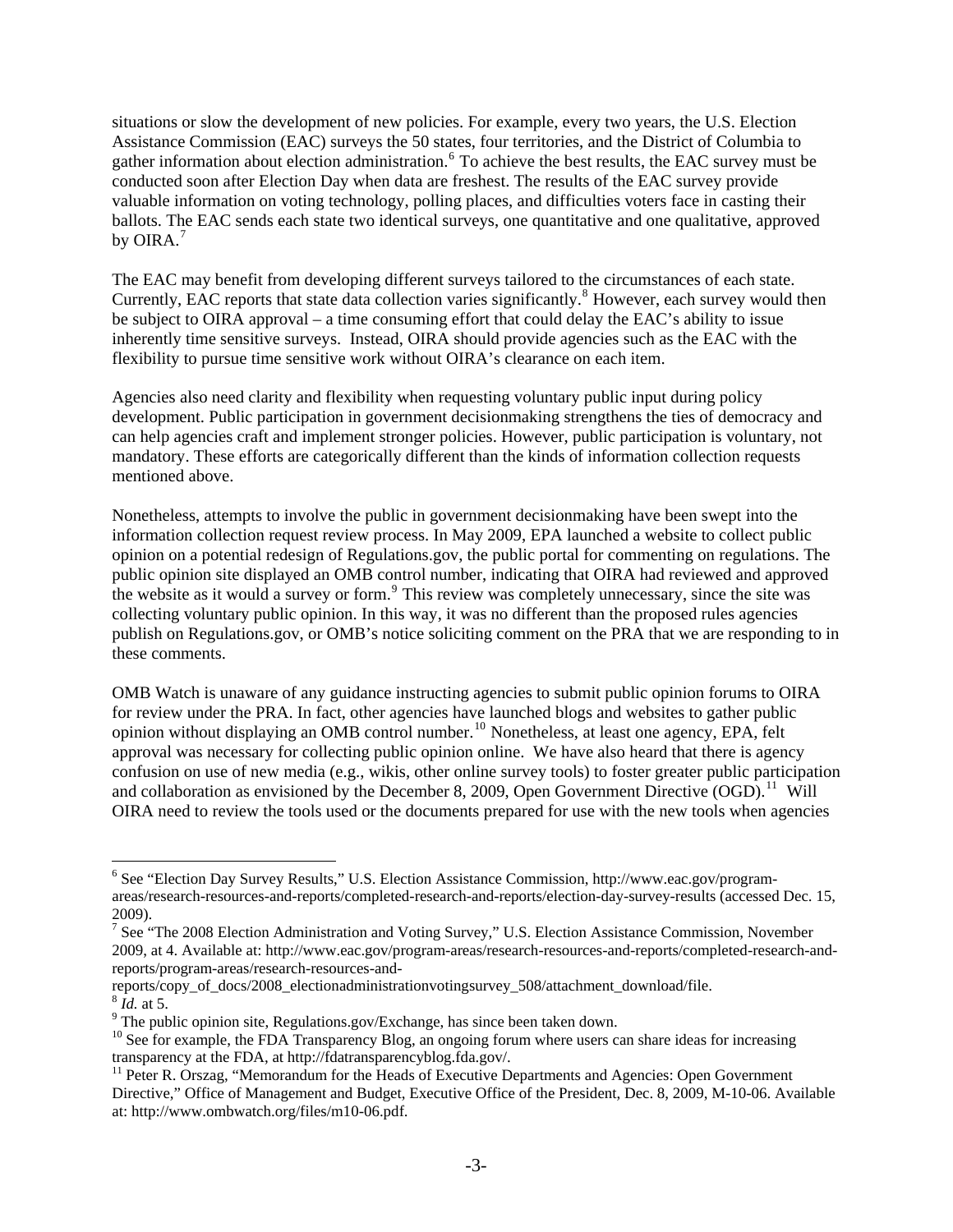seek public participation? We hope not. OIRA should provide clear guidance to the agencies that such tools and efforts are not subject to information collection reviews at OIRA.

OIRA would also benefit in a less rigid system. Currently, OIRA devotes the majority of its time and resources to two functions: information collection request reviews and regulatory review. Reducing OIRA's information collection workload would allow the office to devote additional time and resources to other activities assigned to it under the PRA (discussed later).

Instituting a more flexible approach will become increasingly important if the federal government intensifies its information collection efforts. Pending legislation on climate change and health care, among other congressional and administration priorities, could compel agencies to collect more information from regulated entities and the public at large. These collections could prove critical to effective implementation of new policies and priorities and should be completed efficiently.

OMB Watch makes three recommendations for increasing agency flexibility in the information collection request review process.

1) **The OMB Director should more frequently invoke Sec. 3507(i)(1) of the PRA which allows OMB to delegate to agency chief information officers the responsibility for approving certain classes of information collection requests.** Delegation could be applied to noncontroversial information collection requests such as routine renewals for unchanged forms, or collections of relatively minor economic or policy significance, for example.<sup>[12](#page-3-0),[13](#page-3-1)</sup>

2) **The OMB Director should allow and encourage agencies to implement pilot programs for managing information collection request review.** For example, OIRA and agencies could work together to set an annual burden hour budget that would allow the agency flexibility to collect information on issues as it sees fit without OIRA's approval as long as it is within the budget. This burden-hour budget could be limited to new information collections on new or pressing issues only, or the budget could be limited to repeat, routine collections only.<sup>[14](#page-3-2)</sup> The OMB Director could invoke Sec. 3507(i)(1) of the PRA if need be.

3) **The OMB Director should instruct agencies that blogs, wikis, and other web-based social media tools agencies use to gather voluntary public comment will not be considered information collection requests in need of OIRA review and approval.** As discussed above, voluntary participation does not equate to a reporting imposition and should be exempt from the definition of "collection of information" under Sec. 3502 of the PRA.<sup>[15](#page-3-3)</sup>

<span id="page-3-0"></span><sup>&</sup>lt;sup>12</sup> Sec. 3507(i)(1) states, "If the Director finds that a senior official of an agency designated under section 3506(a) is sufficiently independent of program responsibility to evaluate fairly whether proposed collections of information should be approved and has sufficient resources to carry out this responsibility effectively, the Director may, by rule in accordance with the notice and comment provisions of chapter 5 of title 5, United States Code, delegate to such official the authority to approve proposed collections of information in specific program areas, for specific purposes, or for all agency purposes."

<span id="page-3-1"></span><sup>&</sup>lt;sup>13</sup> For further discussion of the delegation issue, see Sally Katzen, Testimony before the Subcommittee on Regulatory Affairs, Committee on Government Reform, U.S. House of Representatives, March 8, 2006, at 5.<br>Available at: http://frwebgate.access.gpo.gov/cgi-bin/getdoc.cgi?dbname=109 house hearings&docid=f:29707.pdf.

<span id="page-3-2"></span> $14$  A group of regulatory experts organized by OMB Watch made a similar recommendation to the administration See Gary D. Bass, Michael Byrd, Caroline Smith DeWaal, et al., "Advancing the Public Interest through Regulatory Reform: Recommendations for President-Elect Obama and the 111th Congress," OMB Watch, November 2008, at 27. Available at http://www.ombwatch.org/files/regulatoryreformrecs.pdf. 15 See 44 U.S.C. § 3502(3).

<span id="page-3-3"></span>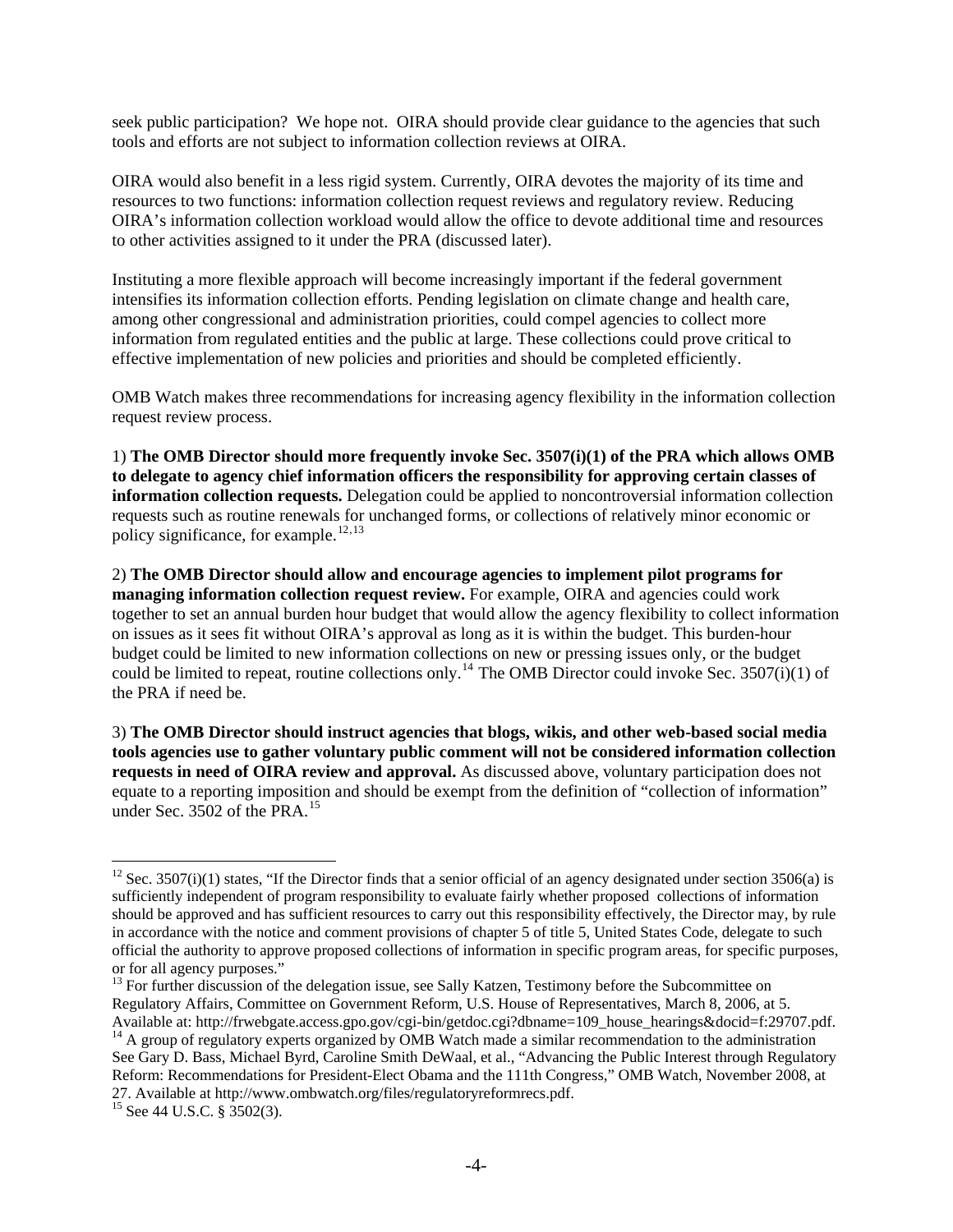In addition to these recommendations, we urge the administration, first, to maintain its policy of averaging burden hours over a three-year period, rather than switching to a shorter time frame as is suggested in the Oct. 27 *Federal Register* notice.

Second, OMB Watch urges the administration *not* to attempt to monetize burden hours, as is suggested in the notice. Monetization of burden hours, estimates of which are unreliable, would add little value to the discussion of information collections' impacts and would further complicate a process that already demands too much time of both agencies and OIRA. We urge the administration to 1) avoid further biasing cost-benefit analysis by focusing on a single cost component of the tool, and 2) review and revise cost-benefit *in toto.* Any decision on whether to monetize burden hours should result from a thorough review of the strengths and weaknesses of cost-benefit analysis as a regulatory criterion and focus on enhancing the methodologies for quantifying both costs and benefits.<sup>[16](#page-4-0)</sup>

We believe these improvements would strengthen information collection at the federal level, benefiting both the government and the public.

### **Part II: Embracing technology under the PRA**

 $\overline{a}$ 

The Internet, electronic data sources, and other information technology are increasingly proving themselves major factors in public policy. Public engagement and participation are now inextricably linked to agency websites, publicly accessible online databases, and other tools which have become the first line of interaction.

The government is making strides in improving its web interfaces, and users are increasingly satisfied. The most recent American Customer Satisfaction Survey found that citizen satisfaction with federal government websites reached an all-time high in the third quarter of 2009. More than 75 percent of users reported being satisfied with their experiences on a variety of government websites included in the survey. $17$ 

The Obama administration has shown an admirable commitment to expanding its web presence to both educate citizens and increase opportunities for participation. Most recently, OMB Director Orszag issued the OGD, which reflects President Obama's aspiration to make government more transparent, participatory, and collaborative. The Directive requires agencies to write open government plans and create open government sections on their websites. As a result, we expect more information and data will be available to the public than ever before, and that citizens will increasingly have an opportunity to work with government leaders in making the decisions that affect them.

Not only is the Directive a promising sign, the process by which it was developed portends a new era of transparency policy development and citizen engagement. The Obama administration chose to throw open the doors of the development process for the OGD, using a blog to receive citizen ideas for what should be included, subjecting those ideas to online voting, then allowing users to further refine the top vote getters in a wiki format. The process marked the first time the federal government employed Web 2.0 technologies on such a large scale.

<span id="page-4-0"></span><sup>&</sup>lt;sup>16</sup> See Gary D. Bass, Michael Byrd, Caroline Smith DeWaal, et al., "Advancing the Public Interest through Regulatory Reform: Recommendations for President-Elect Obama and the 111th Congress," OMB Watch,

<span id="page-4-1"></span>November 2008, at 24. Available at http://www.ombwatch.org/files/regulatoryreformrecs.pdf. 17 See, "Citizen Satisfaction with Federal Websites Surges to New All-Time High," American Customer Satisfaction Index (ACSI) E-Government Satisfaction Index, ForeSee Results and ACSI, Oct. 27, 2009. Available at: http://www.theacsi.org/images/stories/images/govsatscores/Q3\_2009\_eGov.pdf.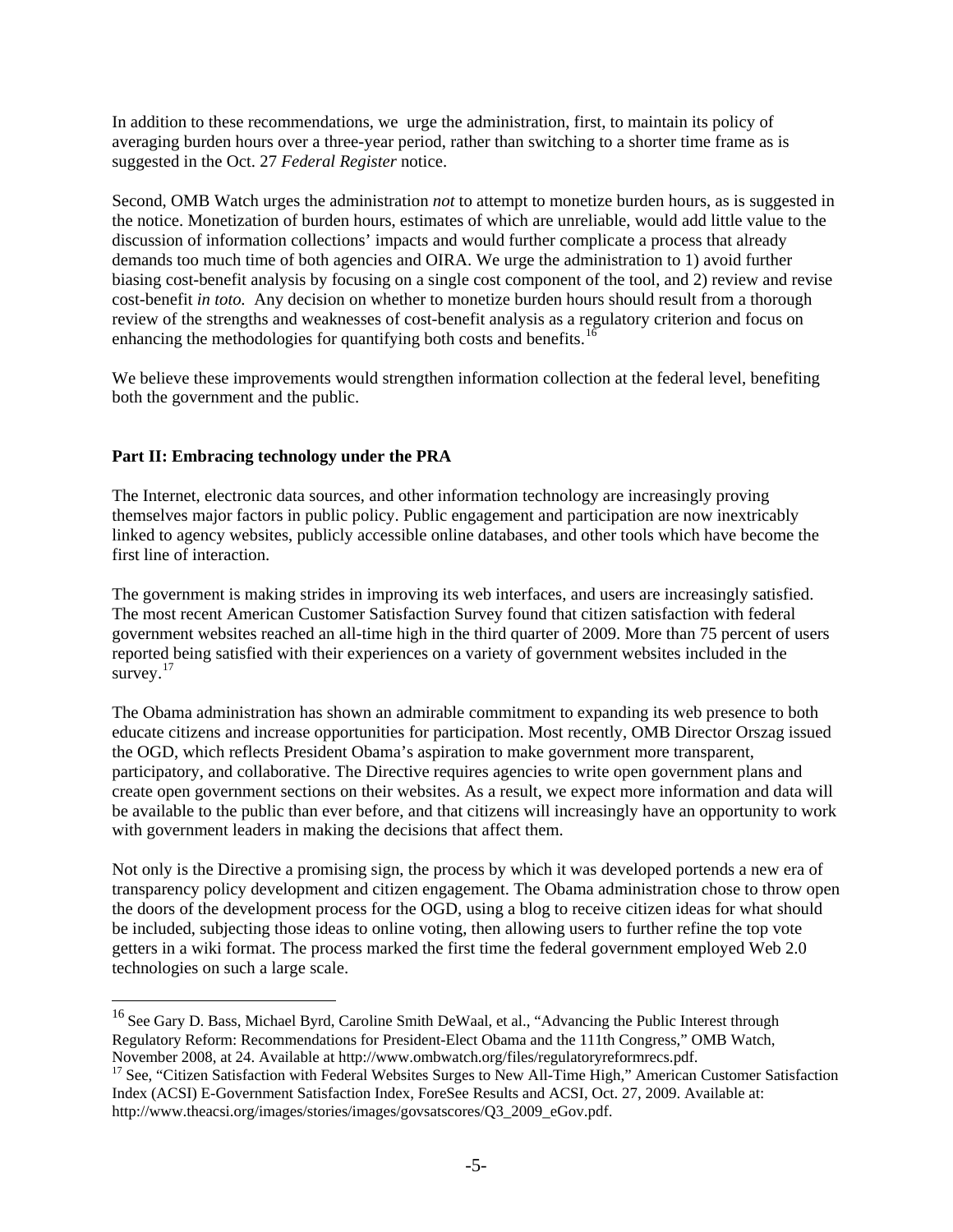Despite agency advances and the Obama administration's commitment, much work remains. One specific area in need of improvement is electronic reporting. In a society where Web access is nearly ubiquitous, OMB Watch believes the public desires the opportunity to report information to the government online, as do businesses.[18](#page-5-0)

Where electronic reporting is available, it has been utilized. For example, the American Recovery and Reinvestment Act,  $^{19}$  $^{19}$  $^{19}$  the 2009 economic stimulus package commonly referred to as the Recovery Act, requires stimulus recipients to report to the government information about how Recovery Act funds were spent. The primary vehicle for reporting is FederalReporting.gov. Recipients can also email information to the government, but paper transmittals are not permitted. The online reporting portal has facilitated the flow of information, and estimates show that roughly 90 percent of recipients have fulfilled their reporting duties to date. $20$ 

Transparency must be improved as well. Specifically, agencies use their websites as transparency vehicles unevenly. Some agencies catalog their stores of information. The Consumer Product Safety Commission lists in one place links to its online Freedom of Information Act (FOIA) reading room, agency reports organized by topic, and its online database for querying product related injuries.<sup>[21](#page-5-3)</sup> Other agencies provide scant electronic information on poorly designed and difficult-to-navigate websites.

OMB Watch believes web-based tools and other information technology have the potential to strengthen PRA implementation, if the administration continues to find new ways to apply its open government commitments to information collection and management. OMB should embrace technological improvements and web-based tools to facilitate reporting, increase the utility of government information for the public, and stimulate citizen collaboration in government decisionmaking.<sup>[22](#page-5-4)</sup>

Taking a broad technology-based view of information collection could reduce burden across the board and improve public access to information. With that in mind, OMB Watch makes the following four recommendations.

1) **The federal government should take a more holistic view of the idea of burden.** Consistent with the above discussion of burden hour estimates, we believe the current scrutiny placed on individual information collection requests is misapplied and an inefficient way to reduce the overall paperwork burden imposed by government. Instead, OMB and agencies should work together to develop an overarching view of information collection that places an emphasis on electronic reporting and transparency as means to hasten citizen interaction with the government.

### 2) **Agencies should make online, electronic reporting the default method for all new information collections and should work to move existing collections online where appropriate.** We believe

<span id="page-5-0"></span><sup>&</sup>lt;sup>18</sup> In 2007 and 2008, OMB Watch participated in a project to develop recommendations on regulatory reform. As part of that project, OMB Watch contracted with Lake Research Partners to survey public attitudes on regulation and regulatory reform. The survey included focus groups of small business groups who identified as a priority increasing opportunities to submit forms electronically.

 $19$  Pub.L. 111-5

<span id="page-5-2"></span><span id="page-5-1"></span><sup>&</sup>lt;sup>20</sup> See Gene L. Dodaro, "Recovery Act: Recipient Reported Jobs Data Provide Some Insight into Use of Recovery Act Funding, but Data Quality and Reporting Issues Need Attention," Testimony

Before the Committee on Oversight and Government Reform, House of Representatives, Nov. 19, 2009, GAO-10- 224T, at 6. Available at: http://www.gao.gov/new.items/d10224t.pdf.

<sup>21</sup> See http://cpsc.gov/library/library.html.

<span id="page-5-4"></span><span id="page-5-3"></span><sup>&</sup>lt;sup>22</sup> This is not intended to dismiss the importance of paper and face-to-face interactions. Rather our support for use of information technologies is in addition to traditional forms of dissemination and fostering participation.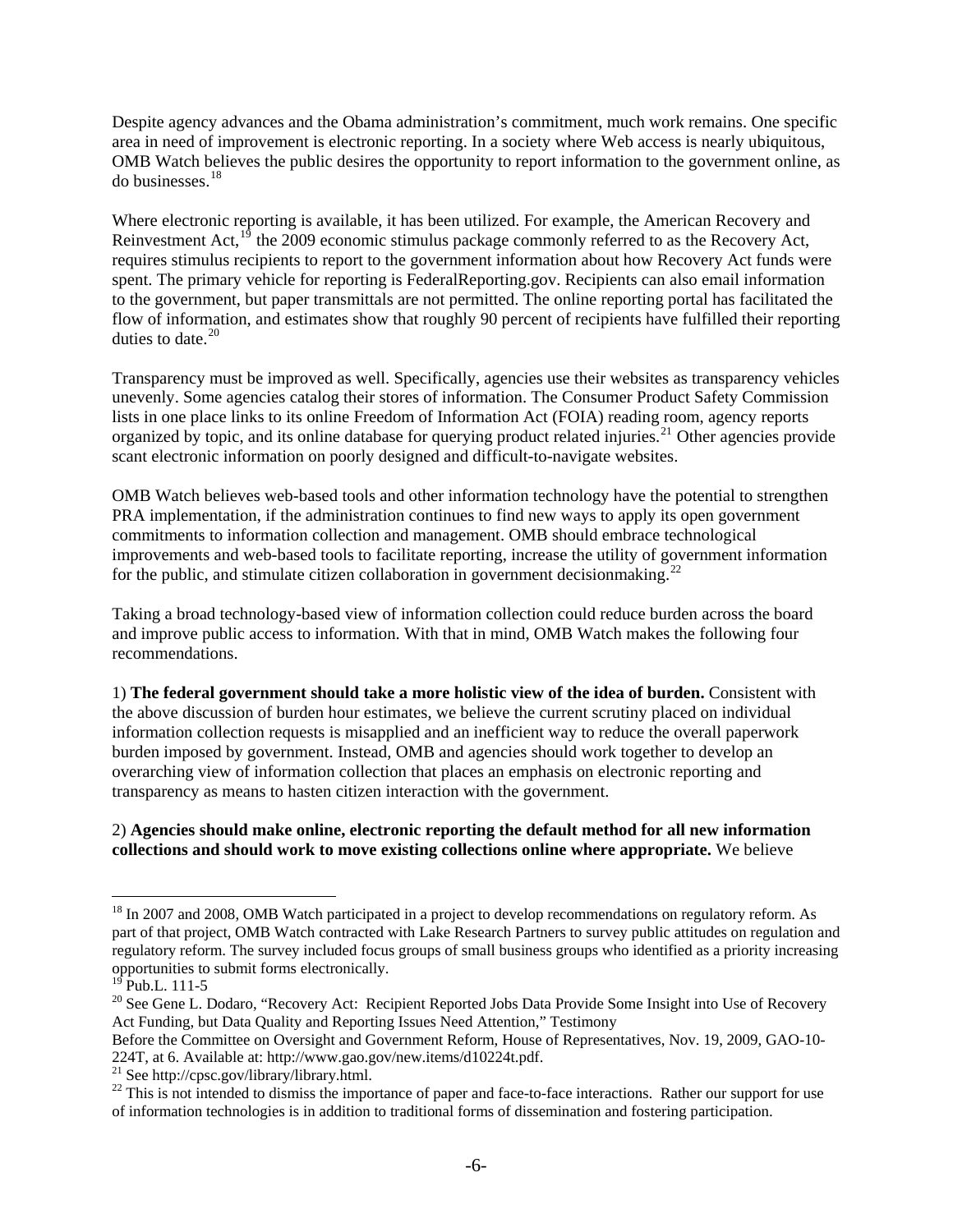respondents to information collections, especially businesses, would appreciate the opportunity to be able to report electronically.

To reiterate, electronic reporting should be the default; but it should not be considered mandatory. Agencies may encounter situations where electronic reporting is infeasible or undesirable. OMB Watch recommends electronic reporting as a rule of thumb. Also, as with all reporting, national security exemptions as well as privacy and security concerns need to be thoroughly addressed.

3) **The administration should continue to take advantage of Web 2.0 technologies as a means to collaborate with citizens.** The broad and constructive response to the administration's Open Government Directive development process proves that web-based tools work as a means to engage the public and shows that citizens are clamoring to participate and collaborate in decisionmaking.

4) **OMB should work with agencies to begin considering a one-stop reporting source.** In the Oct. 27 *Federal Register* notice, OMB asked, "Should OMB encourage agencies to adopt 'one-stop' information collection techniques, which consolidate multiple forms via a single electronic form to reduce the burden on the public?"

OMB Watch supports this idea. Either within an agency or across agencies, firms, organizations, and citizens may welcome the opportunity to log into a central portal to fulfill a variety of reporting or participation functions. OMB should make sure that agencies and the public are both involved in any initiatives to develop a one-stop source. Again, privacy and security concerns would need to be thoroughly examined.

We encourage the administration to take this idea one step further. Ultimately, the portal should also serve as the basis for information dissemination. For reported information that is also subject to certain transparency requirements, the portal could feed into a central database with public access.<sup>[23](#page-6-0)</sup>

We believe the concept of one-stop reporting can reduce reporting burdens. Those who report are often asked for the same information time after time. The one-stop concept means, more accurately, reporting only one time (when possible). If an entity with a legal obligation to report information to the government only has to report its name, address, and other key items one time, it will reduce reporting time. The government needs to embrace the semantic web, sometimes called Web 3.0, for its notion of distributed databases. If information is properly tagged, it can easily be shared from one database to another, allowing new "mash-ups."

For example, FederalReporting.gov represents a useful model. It allows recipients of federal Recovery Act funds to report quarterly on the use of federal money. At the same time, those recipients must register with the Central Contractor Registration (CCR), which displays information about the entity that rarely changes. Thus, once registered, recipients do not have to report on FederalReporting.gov the same data that they reported in the CCR.

<span id="page-6-0"></span> $^{23}$  For example, consider a firm that received Recovery Act funds and is also subject to the Toxic Releases Inventory reporting requirements. The firm may benefit from the opportunity to submit both its emissions reports and its report on use of stimulus funds via one electronic portal. If both of these data sets fed into one central system, that system could then be opened to the public, since both TRI and the Recovery Act require public disclosure. Then, third parties could mash-up the data contained in the central system to attempt to find information about the environmental record of stimulus fund recipients. This is only one of myriad opportunities third parties would have to aggregate and distill government information like never before.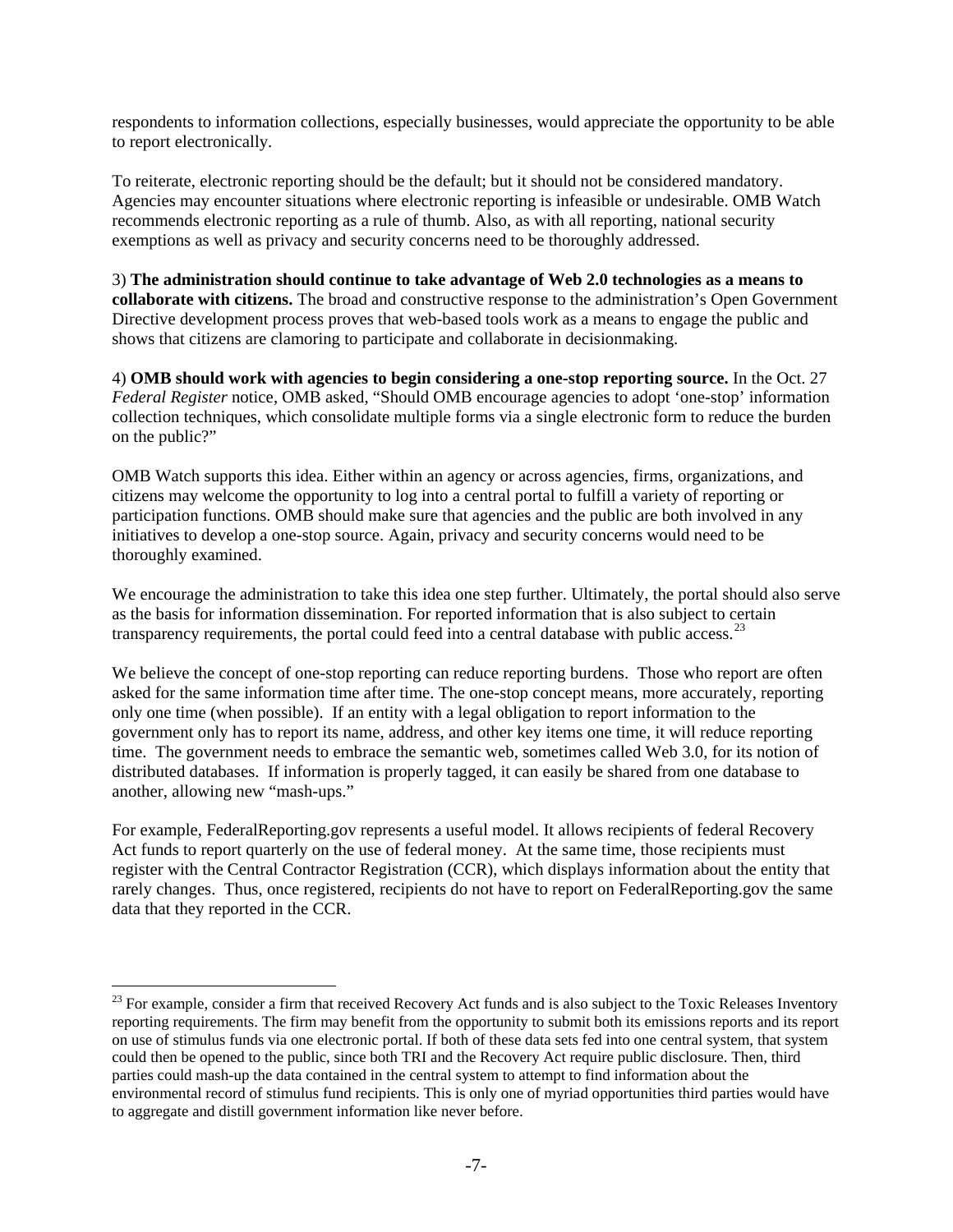#### **Part III: Using the PRA as an information resources management and dissemination tool**

The PRA encompasses much more than just information collection, burden hour estimates, and the OIRA review process. The Act also adds to OMB's list of responsibilities information resources management, information dissemination, statistical policy, records management, privacy and security, and information technology.

OMB Watch believes that OMB has traditionally given short shrift to certain responsibilities under the Act. As discussed above, OIRA labors over information collection request reviews and burden hour estimates. Other responsibilities, particularly information resources management and dissemination, are not tended to with equivalent effort.

OMB has issued constructive government-wide guidance on information resources management and dissemination only twice in the last decade: once in 2004 to instruct agencies on best practices for website management and once in 2000 when OMB issued a major revision of Circular A-130, *Management of Federal Information Resources*. [24](#page-7-0) Instead, OIRA has frequently used the PRA to erect obstacles before agencies. OMB's Data Quality Act guidelines, peer review bulletin, and risk assessment policies, all of which OMB Watch has criticized in the past, were written under the auspices of the PRA. (OMB has more frequently embraced its responsibilities to drive government-wide statistical, security, and privacy policies.)

This neglect is not entirely the fault of OMB. The exact details of the information resources management and dissemination responsibilities have always been vague, and as the world becomes increasingly paperless, the Paperwork Reduction Act becomes increasingly irrelevant.

Reauthorization of the PRA could prove an auspicious opportunity to clarify OMB's responsibilities and improve information resources management policy to better align the Act with modern needs.<sup>[25](#page-7-1)</sup> Authorization for PRA appropriations expired at the end of FY 2001.<sup>[26](#page-7-2)</sup> While OMB Watch is not aware of any legislators seriously considering reauthorization, the timing is ripe for both reauthorization and reform.

Improving dissemination under the PRA fits with the Obama administration's larger campaign to enhance government transparency. OMB Watch has been encouraged by Attorney General Eric Holder's FOIA memo and the administration's posture toward affirmative dissemination.<sup>[27](#page-7-3)</sup> As discussed earlier, the OGD also has great potential to transform the way government shares information with its citizens. Improved implementation of the PRA could complement these other successes.

<span id="page-7-0"></span><sup>&</sup>lt;sup>24</sup> "Memorandum for Heads of Executive Departments and Agencies: Management of Federal Information Resources," Office of Management and Budget, Circular A-130. Available at:

<span id="page-7-1"></span>http://www.whitehouse.gov/omb/assets/omb/circulars/a130/a130trans4.pdf.<br><sup>25</sup> OMB Watch has testified twice in recent years on the need to reauthorize the PRA and opportunities for reform. See J. Robert Shull, Testimony before the Subcommittee on Regulatory Affairs of the House Committee on Government Reform, March 8, 2006. Available at: http://www.ombwatch.org/files/regs/2006/pratestimony-2006- 03-08.pdf, and Sean Moulton, Testimony before the Subcommittee on Regulatory Affairs of the House Committee on Government Reform, June 14, 2005. Available at:

http://ombwatch.org/files/regs/2005/moultonPRAtestimony.pdf.

<span id="page-7-2"></span><sup>&</sup>lt;sup>26</sup> See 44 U.S.C. § 3520.

<span id="page-7-3"></span> $27$  See "Memorandum for Heads of Executive Departments and Agencies: The Freedom of Information Act (FOIA)," Office of the Attorney General, March 19, 2009, which directs agencies to adopt a presumption of openness.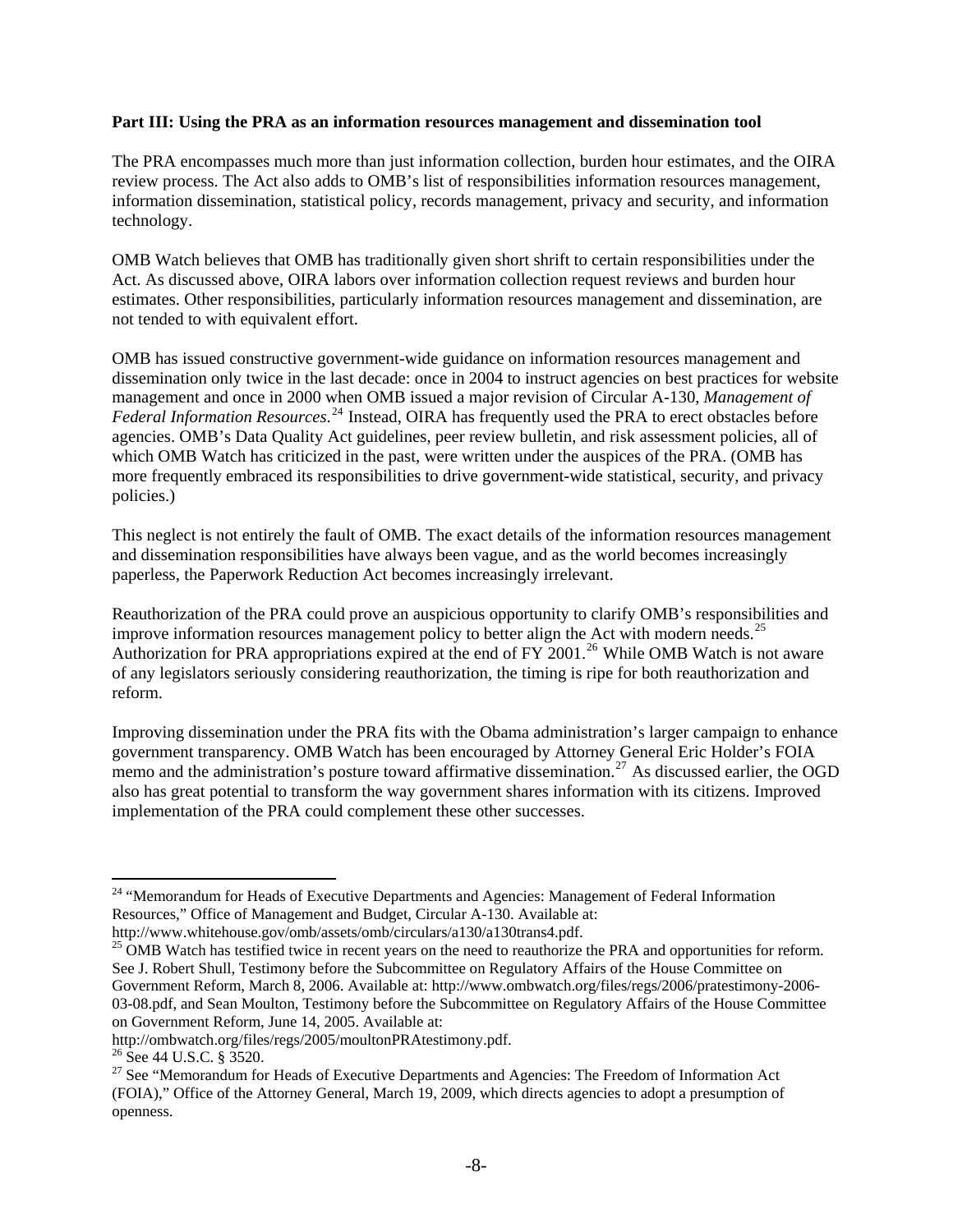Information resources management can also be considered a transparency issue. The proliferation of federal websites has challenged agencies to adequately manage information resources. At times, agencies have failed, like when changes to web page content are not archived. Without the proper policy framework and leadership, these failures are bound to continue.

Agencies, and independent entities downloading and using agency data, also grapple with effective and accurate presentation of government information. One major challenge is the lack of unique identifiers. For example, currently, the public cannot identify the relationship between a parent company and its subsidiary or visa versa.<sup>[28](#page-8-0)</sup> In recent years, agencies have also struggled with methods of identifying individuals without using Social Security numbers.<sup>[29](#page-8-1)</sup> Agencies that receive information need clarity on how to disseminate that information in the most effective way, respecting both the needs of users and the privacy of those reporting.

OMB Watch believes that a change in current practices must emanate from the White House. OMB should reorient its views on PRA implementation by decreasing paperwork clearance functions and increasing its focus on improving information resources management, including dissemination issues. OMB Watch recommends the following five reforms:

- 1) **OMB should be a leader in reauthorization and reform of the PRA.** Reauthorization will not occur without White House support, and as the caretaker of federal information policy, OMB must be intimately involved. OMB should ensure that agencies' voices are heard during legislative development and that agencies varying needs are accommodated. OMB should also attempt to include public views – either through the comments collected in response to the Oct. 27 notice or through alternative means, or both. In any reauthorization effort, information resources management should overtake the Act's prevailing theme, paperwork reduction. Additionally, the modified law could serve as a vehicle to mandate the presumption of openness advocated by the Obama administration.
- 2) **OMB should promote the use of interactive technology to disseminate information.** New web tools are being developed everyday, and they possess the potential to improve the utility of government information by enhancing its presentation and facilitating access to it. OMB should encourage agencies to present information and data in user-friendly formats with full search and sort functions, to employ data visualization techniques where appropriate, and to fully consider the impacts of database and webpage architecture on usability. Interactive technology can foster a culture of transparency and disclosure consistent with the administration's goals.
- 3) **OMB should work with agencies to identify best practices for information resources management and dissemination.** There has been a dearth of attention paid to information resources management and dissemination at the federal level, especially in light of the rapid advances in information technology and web-based dissemination. As a result, it is likely that different agencies have developed vastly different views of the strengths and weaknesses of current policies and practices. Either formally or informally, OMB should survey and catalog agency experiences, comments, and recommendations. OMB may be able to use the open government plans agencies are producing as a starting point for cataloging these experiences.

<span id="page-8-0"></span><sup>&</sup>lt;sup>28</sup> The current identifier system used by the federal government was developed by Dun & Bradstreet, a private firm, and its methodology is not made available to the public.

<span id="page-8-1"></span><sup>&</sup>lt;sup>29</sup> See "Initial OMB Watch Reaction to Sensitive Information on FedSpending.org," OMB Watch, April 20, 2007, detailing the U.S. Department of Agriculture's use of social security numbers as a personal identifier in government spending databases. Available at: http://www.fedspending.org/personalid\_short.php.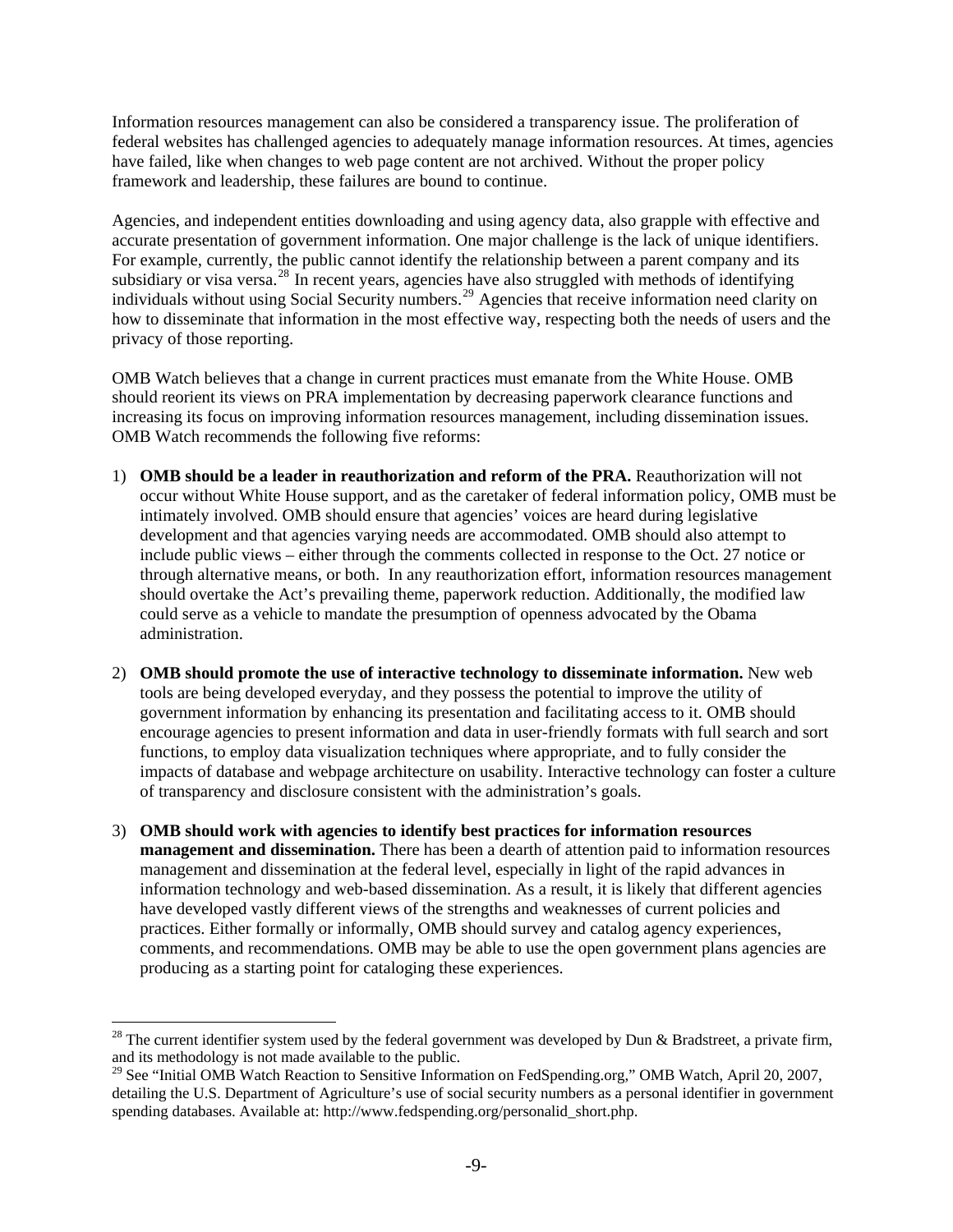- 4) **Drawing on the experiences and recommendations of agencies, OMB should revise Circular A-130.** Circular A-130 marked a step forward with OMB's last major revision in 2000 and has proven serviceable in the years since, but technological advances are outpacing the Circular's usefulness. Emerging technology issues have challenged agency implementation of the Circular and of information resources management and dissemination policy in general. OMB Watch believes Circular A-130 is due for a comprehensive review and reform. (It was to be reviewed every three years since 2000.) OMB may also need to revise the OMB memorandum *Policies for Federal*  Agency Public Websites, a corollary of the Circular.<sup>[30](#page-9-0)</sup> OMB should include the Office of the Chief Information Officer and/or Chief Technology Officer as appropriate. Revisions to the circular should address at least the following issues:
	- *The availability and dissemination of data that underlie federal data sets.* It is essential to both reliability of information and reuse of data that agencies make available underlying data. The PRA already instructs agencies to release underlying data under Sec. 3506(d)(1)(B), but compliance is spotty. OMB and agencies should explore the best methods for releasing underlying data.
	- *Open programming.* Open programming interfaces (such as application programming interfaces) allow users to access and manipulate information in ways government cannot. Open programming is viewed by the technology community as an essential component of an open source culture; the administration should view it as an essential component of an open government.
	- *Government use of publicly available web services.* At times, agencies have been wary of using free web services, such as YouTube and Twitter, out of fear they will be perceived as favoring those companies or vendors. OMB and agencies should examine the source of this reluctance and develop policies on when use of free web services is acceptable. $31$
	- *Syndication and personalization of information.* The ability to personalize web-based information is transforming the way users interact with websites, web services, and one another. OMB and agencies should explore the best ways to syndicate information, such as RSS feeds and email notifications, and allow citizens to personalize their online interaction with government by using preferences, web profiles, or other tools.<sup>[32](#page-9-2)</sup> Personalization policies should tie in to cookies policy, which OMB announced its intent to review earlier this year.<sup>[33](#page-9-3)</sup>
	- *Accessibility.* The federal government must continue to ensure federal websites are accessible to users with disabilities. The adoption of the types of Web 2.0 technologies OMB Watch and others recommend may complicate agency efforts to maintain and improve accessibility. OMB should work with agencies to identify and implement best practices.
- 5) **OIRA, along with the Office of the Chief Information Officer, should provide leadership on establishing identifiers, starting with organizational identifiers, in order to prepare for the semantic web and data mash ups.** New web-based data integration, aggregation, and interpretation tools need consistent and reliable identifiers to properly illuminate the relationships between citizens, firms, or other organizations and the government.

<span id="page-9-0"></span><sup>&</sup>lt;sup>30</sup> Clay Johnson III, "Memorandum for Heads of Executive Departments and Agencies: Policies for Federal Agency Public Websites," Office of Management and Budget, Executive Office of the President, Dec. 17, 2004, M-05-04. Available at: http://www.whitehouse.gov/omb/assets/omb/memoranda/fy2005/m05-04.pdf.

<span id="page-9-1"></span><sup>&</sup>lt;sup>31</sup> A group of open government advocates organized by OMB Watch made a similar recommendation to the administration. See "Moving Toward a 21<sup>st</sup> Century Right-to-Know Agenda," OMB Watch, November 2008, at 58. Available at: http://ombwatch.org/files/21strtkrecs.pdf. <sup>32</sup> *Id.* at 59.

<span id="page-9-2"></span>

<span id="page-9-3"></span><sup>&</sup>lt;sup>33</sup> See Vivek Kundra and Michael Fitzpatrick, "Federal Websites: Cookies Policy," Open Government Initiative, July 24, 2009. Available at: http://www.whitehouse.gov/blog/Federal-Websites-Cookie-Policy.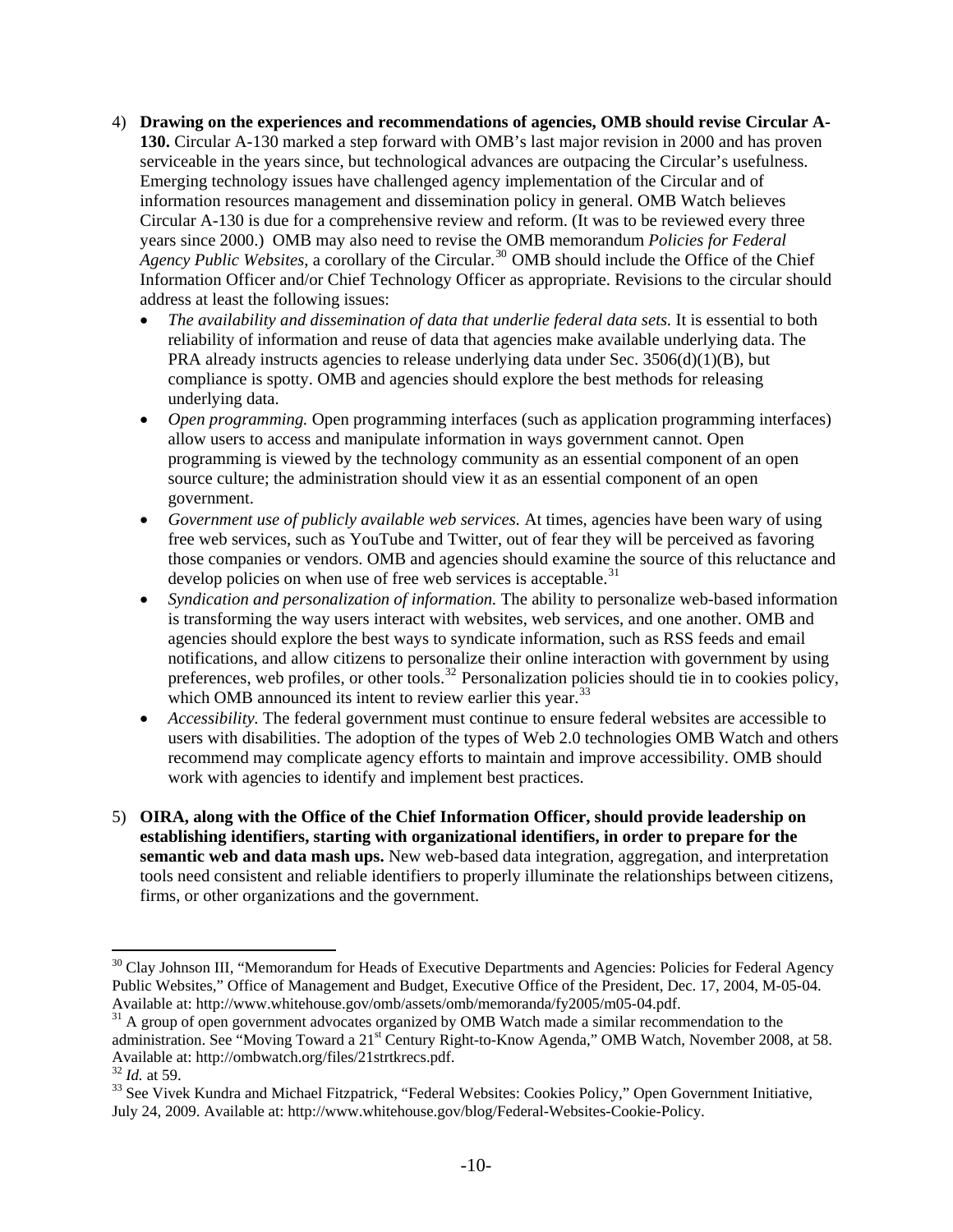To the extent that OIRA pursues a one-stop, or distributed multiple stops, for reporting, it must develop the appropriate building blocks under its information resources management functions. One sorely needed task is the convening an intergovernmental, interagency task force to develop best practices for organizational and individual identifiers, as a starting point. (Other identifiers will be necessary beyond these.)

Ideal identifier practices should include the following: 1) a standing, national body to develop good identification practices (e.g., like Financial Accounting Standards Board does for accounting practices), 2) a Web ontology for identifiers that is flexible and can catch the richness of interlinking identifiers (e.g., a corporation, its wholly owned subsidiaries, and its partially owned subsidiaries), 3) non-proprietary identifiers (e.g., not Dun & Bradstreet's controlled identifiers), 4) non-duplicative and unique identifiers, 5) persistent and extensible identifiers that are authoritative, 6) identifier attributes (e.g., type of entity such as nonprofit or for-profit entity), and 7) international identifiers (which would require international coordination).

# **Conclusion**

To review, OMB Watch recommends the following:

- The OMB Director should more frequently invoke Sec.  $3507(i)(1)$  of the PRA which allows OMB to delegate to agency chief information officers the responsibility for approving certain classes of information collection request.
- The OMB Director should allow and encourage agencies to implement pilot programs for managing information collection request review.
- The OMB Director should instruct agencies that blogs, wikis, and other web-based social media tools agencies use to gather voluntary public comment will not be considered information collection requests in need of OIRA review and approval.
- The federal government should take a more holistic view of the idea of burden.
- Agencies should make online, electronic reporting the default method for all new information collections and should work to move existing collections online where appropriate.
- The administration should continue to take advantage of Web 2.0 technologies as a means to collaborate with citizens.
- OMB should work with agencies to begin considering a one-stop reporting source.
- OMB should be a leader in reauthorization and reform of the PRA.
- OMB should promote the use of interactive technology to disseminate information.
- OMB should work with agencies to identify best practices for information resources management and dissemination.
- Drawing on the experiences and recommendations of agencies, OMB should revise Circular A-130.